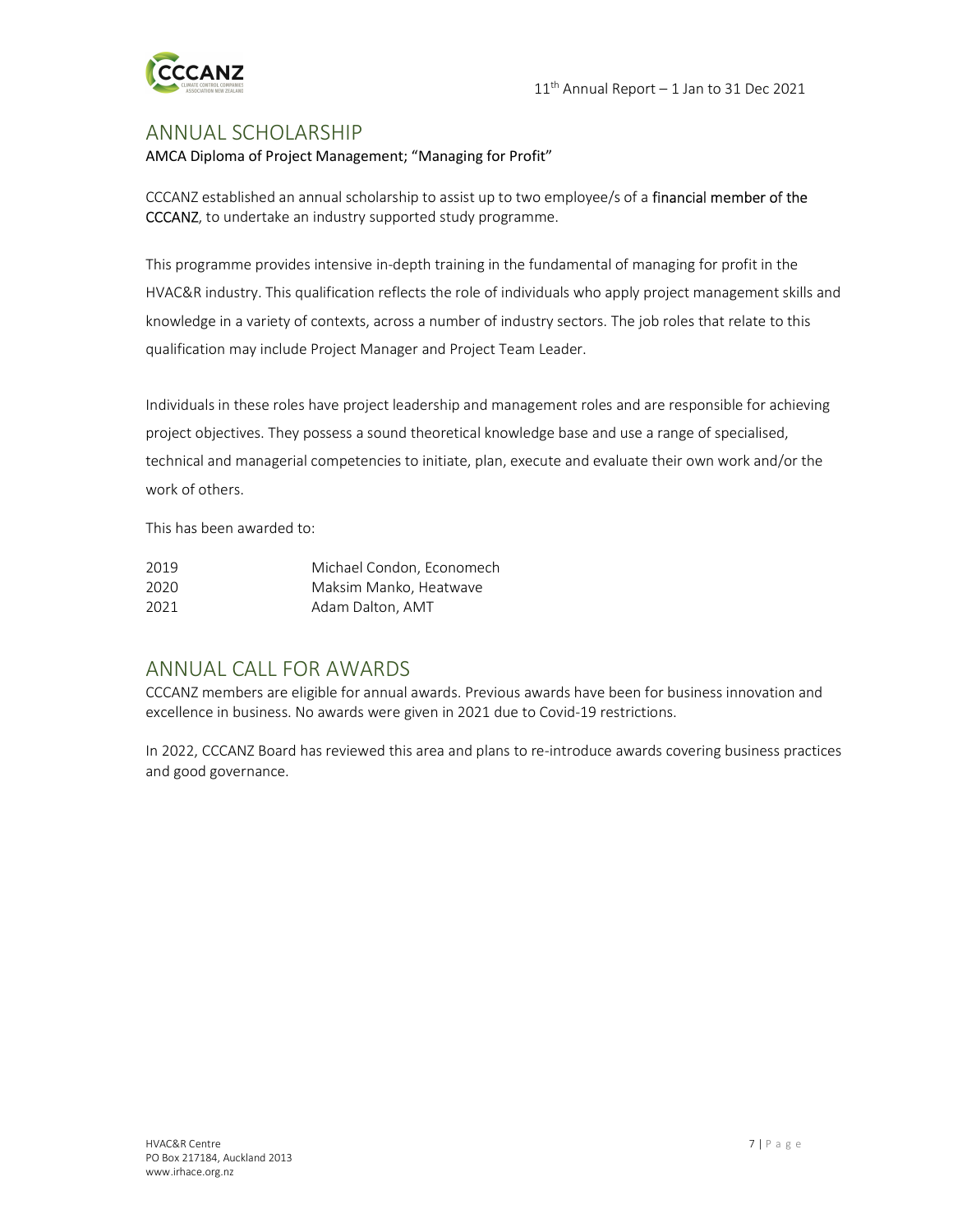

## INDUSTRY JOURNAL

### FEATURED MEMBERS

CCCANZ Members are regularly featured in the Industry Journal and may provide content and articles. Content must comply with the conditions of advertising and are technically assessed prior to publication.



Members featured:

- $\checkmark$  Chillex Group
- Carson Electrical
- $\checkmark$  Simx
- $\checkmark$  Heatwave
- $\checkmark$  RealCold
- $\checkmark$  Patton Ltd
- $\checkmark$  Smooth Air
- $\checkmark$  Gauge Refrigeration Management.

#### EXCLUSIVE RELEASE

The changeover to a digital platform has provided CCCANZ Members with an exclusive release of the Industry Journal prior to it going live to the public. Previously this was a separate payment for CCCANZ Members.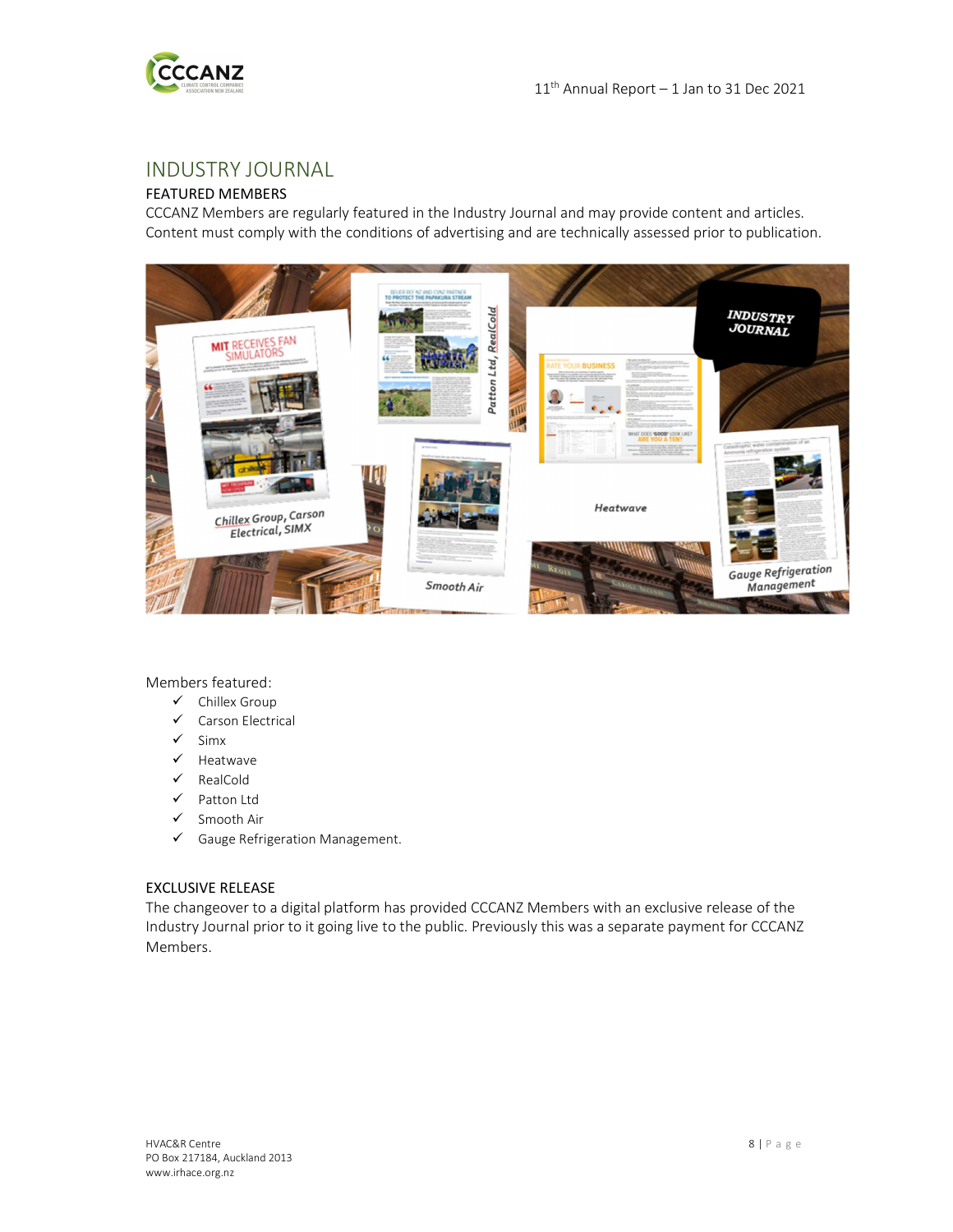

# REPRESENTATION

#### BOARDS AND COMMITTEES

IRHACE consistently fields requests from Government Agencies to participate on Committees. The participants listed below give their time and expertise to support government as they develop standards and policies. Often it takes years to see the outcome of their efforts.

Grant Price, NZSTCF, NZ Specialist Trade Contractors Federation Greg McCarthy, NZCIC, New Zealand Construction Industry Council

# STRATEGIC RELATIONSHIPS



#### MEMORANDUM OF UNDERSTANDING

During 2021, CCCANZ signed a new MOU with the Refrigeration Professionals Guild of New Zealand.

#### WORKING RELATIONSHIP

CCCANZ continues its working relationship with the Heat Pumps Suppliers Association Inc.